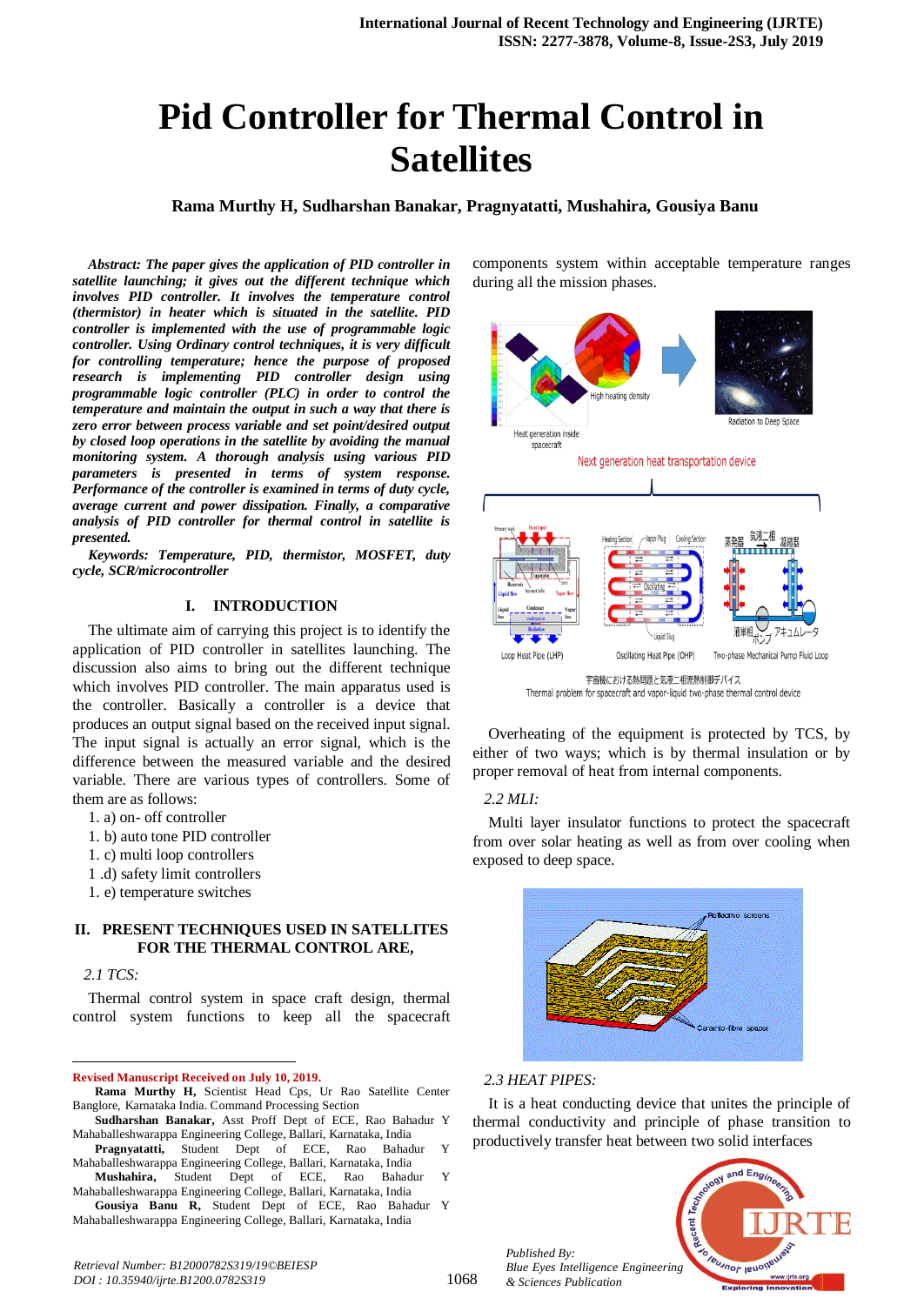

#### *2.4 PTCS AND ATCS-*

PTCS:PASSIVE THERMAL CONTROL SYSTEM:

Components comprise:

- $\triangleright$  Multi-layer insulation which protects the space craft from abundant solar heating and also from abundant cooling when exposed to deep space.
- $\triangleright$  Coatings, these change the thermo-optical properties of the external surfaces.
- $\triangleright$  Thermal washers to reduce the thermal coupling at selected interfaces
- $\triangleright$  Radioisotope heater units (RHU) which are used by few planetary missions and exploratory missions for producing heat for TCS purposes

# ATCS: ACTIVE THERMAL CONTROL SYSTEM

Components are comprised of:

- $\triangleright$  Thermostatically controlled resistive electric heaters for keeping the equipment temperature in a cold phase above its lower-limit.
- Fluid loops for transferring the heat that the equipment emits to the radiators. They may be single-phase loops controlled by a pump and 2-phase loops having heat pipes, loop heat pipes, or capillary pumped loops.

#### *1.5 LOUVERS:*

Which varray the heat rejection potential to space as a function of temperature



#### *1.6 HEATERS:*

The most familiar type of heater used in space craft is the patch heater which compose of an electrical resistance element inserted between two sheets of Flexible electrically insulating material such as kapton



#### **III. DETAILED DISCRIPTION & RESULTS**

# *3.1 ON-OFF CONTROLLERS*

Thermal balance is very important to all the packages that are maintained at specific temperature. It has active power controllers or active power thermal controllers where different heaters are situated in the spacecrafts which are maintained in different location. Heaters will switch on and switch off by sensing the temperature. Suppose there is a package of sensing elements like thermistors and that thermistor temperature will be read, of course it will be an analog value voltage and it will be converted into digital value by using analog to digital convertor (ADC)

To balance the temperature on-off type controllers are used. this is the present equipment used in the spacecraft by ISRO .this on-off type controller are used in such a way that when the temperature goes below -1 degree Celsius the controller is switched on ,in the same way when the temperature increases by +10 degree Celsius the controller is switched off. This information is given by the thermistor so continuously the data is acquired and continuous manual switching on and switching off is accomplished

# *3.2 DEMERIT*

This requires continuous monitoring the temperature data and manual switching the heaters is performed which may not be accurate.

# *3.3 PID CONTROLLERS*

PID controllers are often called as temperature controllers it takes an input from the temperature sensors (thermistors) and has its own output that is connected to an control element such as heaters or fan.

**PID stands for:**

**P-** Proportionality, **I-** integration, **D-** derivative



PID uses three basics control behaviours that are explained below

#### *3.4 P- CONTROLLER*

*Published By:*

*& Sciences Publication* 

This controller gives the output which is proportional to current error e (t).

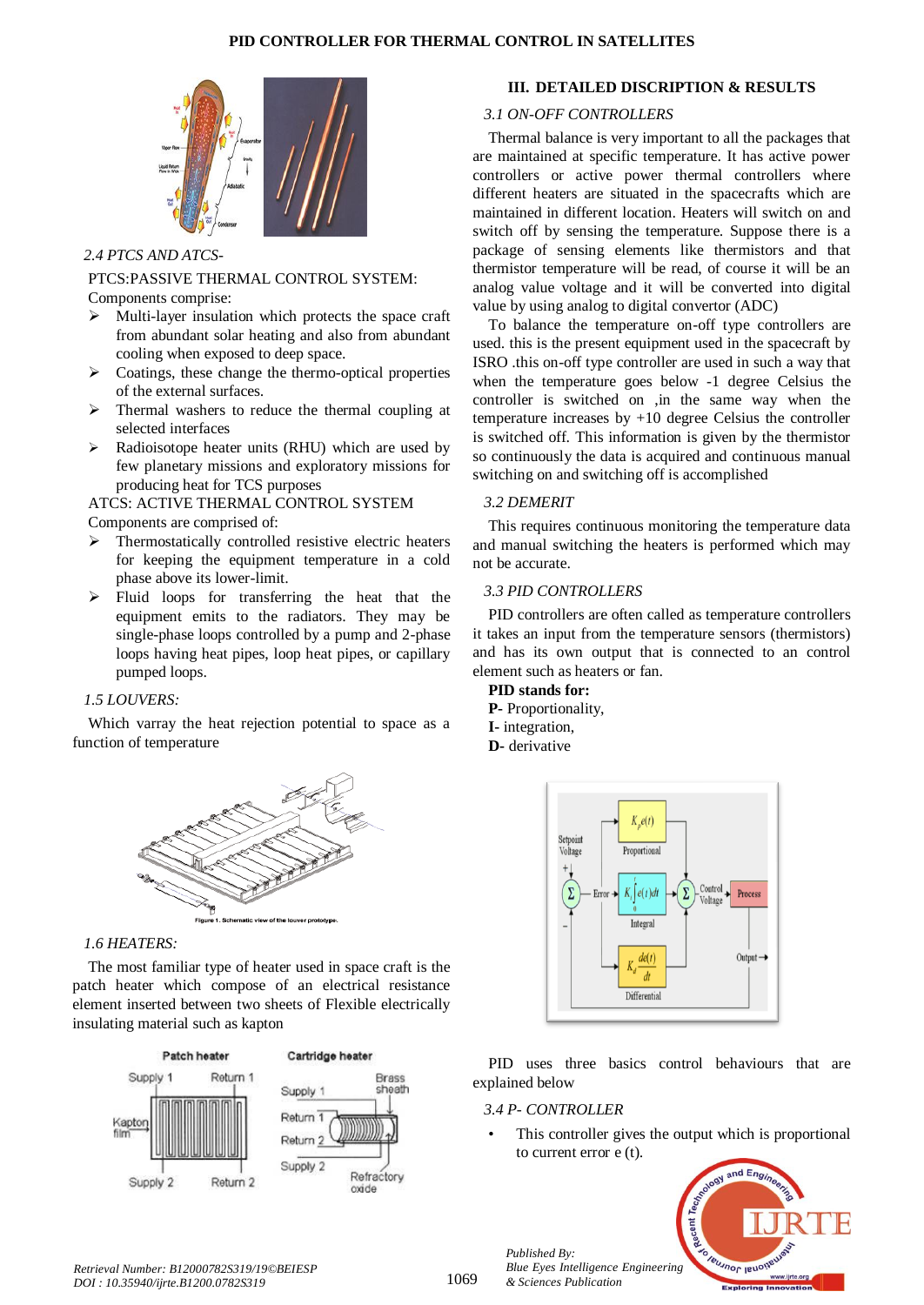- It compares the desired or set point with actual value or feedback process value.
- The resulting error is multiplied with proportional constant to get the output.
- If the error value is zero, then this controller output is zero.
- This controller requires biasing or manual reset when used alone.
- This is because it never reaches the steady state condition.
- It provides stable operation but always maintains the steady state error.
- Speed of the response is increased when the proportional constants Kc increases.



#### *3.5 I-CONTROLLER*

Due to constraint of p-controller where there always subsist an offset between the process variable and set point, I- controller is required.

Which provides necessary actions to eliminate the steady state error

- It integrates the error over a period of time until error value reaches to zero.
- It holds the value to final control device at which error becomes zero.



$$
MV = Kc e + \frac{1}{T_i} \int e dt
$$

#### *3.6 D-CONTROLLER*

- The D-controller has the capability to predict the future behavior of the error.
- By anticipating the future behavior of the error.
- Its output depends on rate of change of error with respect to time multiplied by its derivative constant.
- It gives kick start thereby increasing system response.



#### **IV. PURPOSE OF PID:**

With the use of on-off controller only two controlled states are possible like fully on or fully off, this on-off type is used for limited control objects. This ON-OFF type controller can be replaced by PID controllers

PID controllers maintain the output in such a way that there is zero error between process variable and set point or desired output by closed loop operations

### **V. MAJOR COMPONENTS & RESULTS**

- 1. Analog to digital convertors
- 2. Thermistors
- 3. Heaters
- 4. SCR or microcontroller
- 5. Active and passive type controller
- 6. MOSFET (enhancement mosfet)
- 7. PID controller





# **Thermistor symbol**



### ACTIVE POWER CONTROLLER







*Published By:*

*& Sciences Publication*